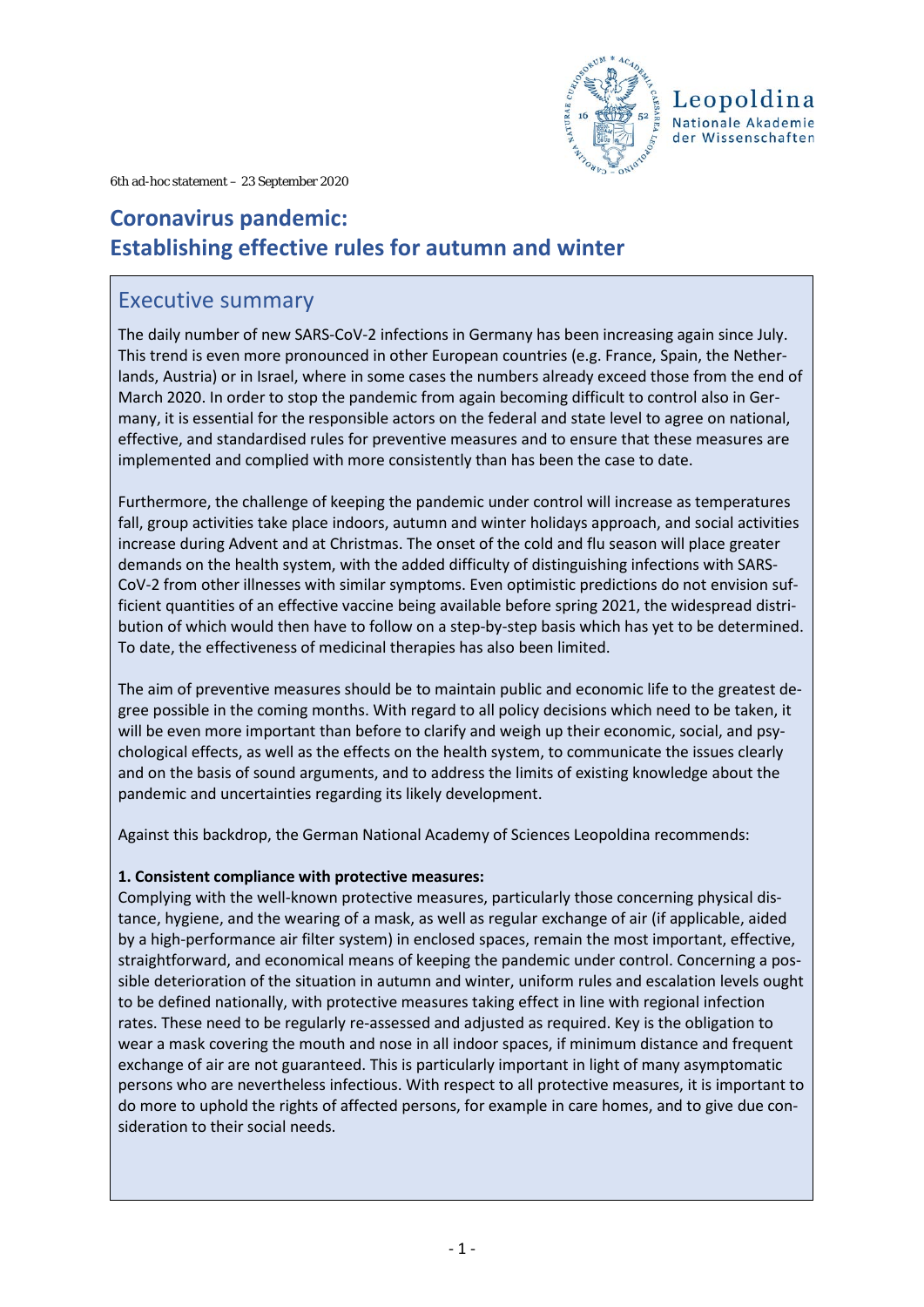#### **2. Rapid, targeted testing, reduced quarantine and isolation periods:**

The following steps remain key to controlling the rate of infection: 1. targeted testing depending on the respective risk of infection; 2. establishing test strategies which prioritise groups requiring heightened protection; 3. digitisation strategies which reduce the time between testing and notification of the test result; 4. the availability of validated, time-saving test procedures which are independent of laboratories and thus decentralised, in order to, among other things, differentiate more quickly between a SARS-CoV-2 infection and illnesses such as influenza with similar symptoms. Rapid antigen tests could, despite lower specificity and sensitivity than PCR testing, provide evidence of infectiousness. Access, use, and the consequences of a positive test result should be regulated by decree, particularly with respect to the implementation of the reporting obligation. Easily accessible, comprehensible, and reliable procedures for testing, notification of results, and interpretation are important.

In order to reduce the negative impact on individuals, family members, and the economy and society, the isolation period following the onset of symptoms could, in the case of a positive test result, be reduced to around one week. Laboratory tests can be used to estimate the current infectiousness. Similarly, the quarantine period for persons who have been exposed to a high risk of infection (Category I contacts, for example following contact with a person proven to be infected or a stay in a high-risk area) could, according to recent assessments, be reduced from 14 to 10 days.

### **3. Facilitating responsible behaviour:**

Over the coming months, successfully controlling the pandemic will depend on implementing the well-known protective measures more consistently than has been the case up to now. To facilitate this, citizens require easy and barrier-free access to knowledge which is tailored to specific groups, motivation, and the possibility to behave accordingly, as well as clear rules.Greater attention must be given to the particular needs of young adults. Ideally, the rules of behaviour should become second nature. Clearly visible, motivating, and relevant reminders of the rules in public spaces, as well as people who are seen as role models in society practising such behaviour, are also important factors. Transparently communicating the basis, procedures, and goals of policies is equally important and motivating.

### **4. Alleviating social and psychological effects:**

Psychological problems have increased during the pandemic, with potentially long-term consequences for the health of many people. The structures and possibilities for appropriate assistance are thus more important than ever, in particular significantly greater provision of psychotherapeutic or psychiatric treatment and counselling to both prevent and respond to problems. One important preventive strategy is promoting exercise as a way of building up resilience.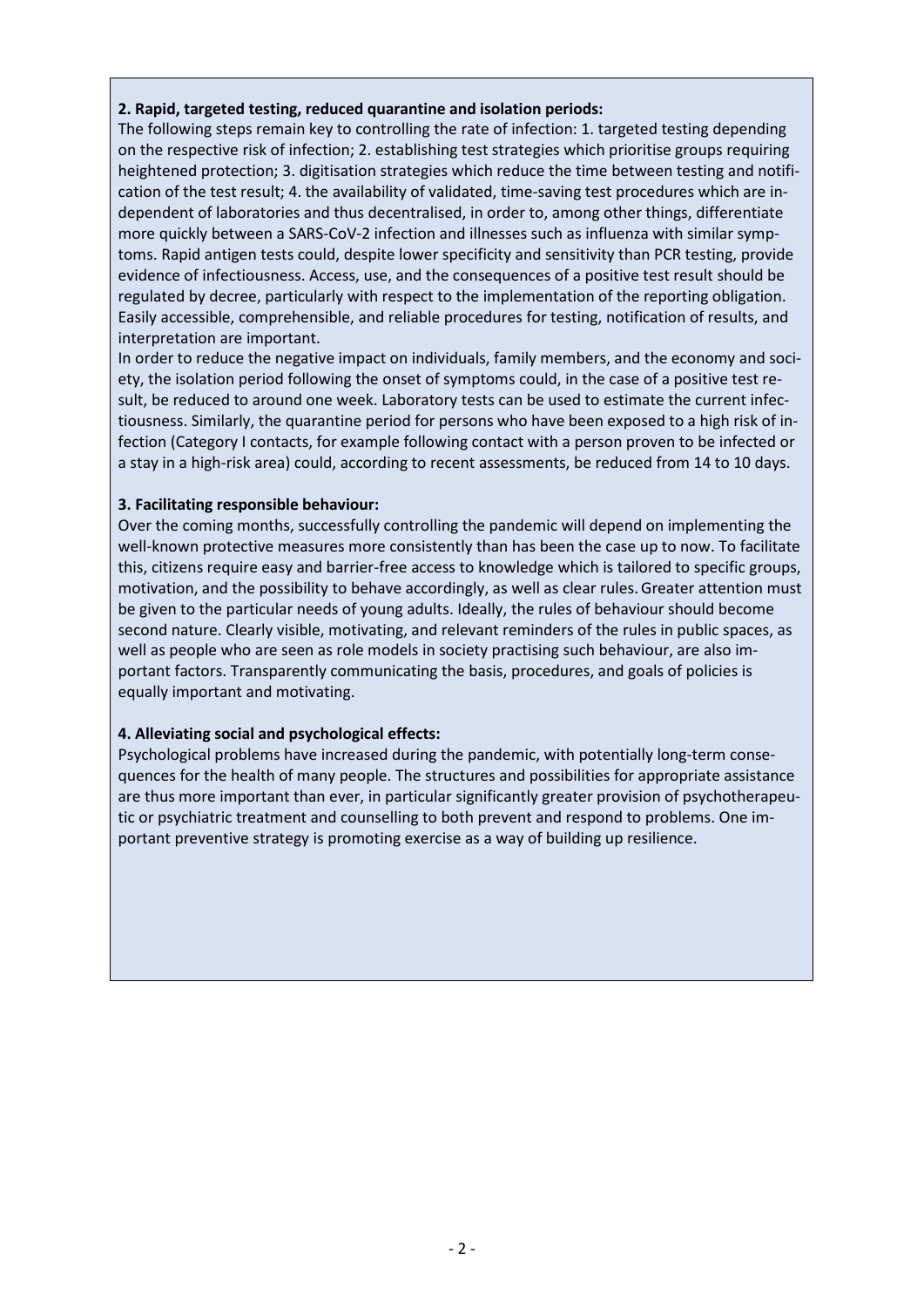## Starting point

In recent months, the German National Academy of Sciences Leopoldina has published a number of ad-hoc statements containing recommendations on possibilities for intervention and strategies relevant to health, on medical care and patient-oriented research, as well on a crisis-resistant education system.<sup>[1](#page-2-0)</sup> Building on the preceding statements, the present 6th ad-hoc statement examines necessary strategies for successfully controlling the pandemic during the autumn and winter.

Since late July, the number of registered infections with SARS-CoV-2 has again been rising in many German regions. This trend is even more pronounced in other European countries (e.g. France, Spain, the Netherlands, Austria) or in Israel, where in some cases the numbers already exceed those from the end of March 2020 (Fig. 1). Current knowledge suggests that the primary reasons for this are increasing (international) mobility and people socialising more in larger groups. At the same time, the arrival of autumn brings a series of challenges which will make controlling the rate of infection and dealing with the pandemic more difficult. These include falling temperatures, group activities taking place indoors, the upcoming autumn and winter holidays, and more social activities during Advent and at Christmas. Furthermore, the onset of the cold and flu season involves the added difficulty of distinguishing infections with SARS-CoV-2 from other illnesses with similar symptoms.

Predictions regarding the development of the pandemic remain highly uncertain. Even optimistic predictions do not envision large quantities of an effective vaccine being available before spring [2](#page-2-1)021<sup>2</sup>, the widespread distribution of which would then have to follow on a step-by-step basis which has yet to be determined. To date, the effectiveness of medicinal therapies in treating COVID-19 patients has also been limited.

In recent months, important insights have been gained, particularly regarding the ways in which SARS-CoV-2 is transmitted. While infection from contact with contaminated surfaces seems to play a minor role, and infection via droplets remains a key factor, greater focus is also now being placed on transmission via aerosols in poorly ventilated spaces which are full of people.<sup>[3](#page-2-2),[4](#page-2-3)</sup>

In order to stop the pandemic from again becoming difficult to control, also in Germany, it is essential for the responsible actors on the federal and state level to agree on national, effective, and uniform rules for preventive measures and to ensure that these measures are implemented and complied with more consistently than has been the case to date.

Individual behaviour is a key factor in controlling the pandemic, including in colder seasons. In addition to communicating current knowledge about the virus, it is important to find ways of increasing acceptance of existing protective and hygiene regulations and ensuring compliance.

[ncov \(Version:](https://www.vfa.de/de/arzneimittel-forschung/woran-wir-forschen/impfstoffe-zum-schutz-vor-coronavirus-2019-ncov) [17/09/2020\)](https://www.vfa.de/de/arzneimittel-forschung/woran-wir-forschen/impfstoffe-zum-schutz-vor-coronavirus-2019-ncov) <sup>3</sup> See Robert Koch Institute (2020)

<u>.</u>

<span id="page-2-1"></span><span id="page-2-0"></span><sup>1</sup> The statements are available at: [https://www.leopoldina.org/en/press-1/news/ad-hoc-statement-coronavirus-pandemic/.](https://www.leopoldina.org/en/press-1/news/ad-hoc-statement-coronavirus-pandemic/) <sup>2</sup> Se[e https://www.vfa.de/de/arzneimittel-forschung/woran-wir-forschen/impfstoffe-zum-schutz-vor-coronavirus-2019-](https://www.vfa.de/de/arzneimittel-forschung/woran-wir-forschen/impfstoffe-zum-schutz-vor-coronavirus-2019-ncov)

<span id="page-2-3"></span><span id="page-2-2"></span><sup>4</sup> van Doremalen et al. (2020)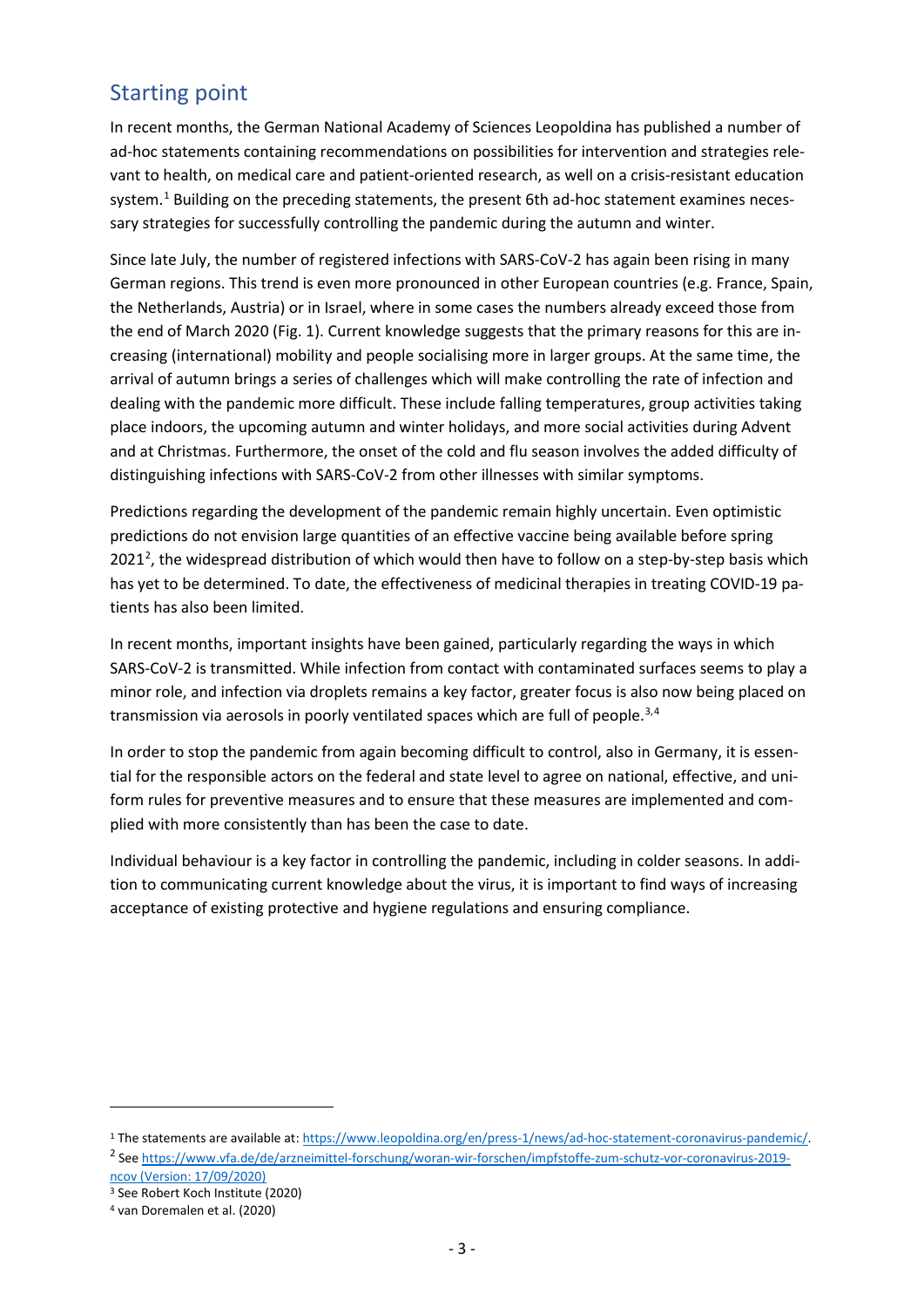### Daily new confirmed COVID-19 cases per million people



Shown is the rolling 7-day average. The number of confirmed cases is lower than the number of actual cases; the main reason for that is limited testing



Source: European CDC - Situation Update Worldwide - Last updated 20 September, 10:34 (London time), Official data collated by Our World in Data CC BY

**Fig. 1:** Number of daily new infections (per million inhabitants) and proportion of persons who tested positive in Germany, France, Spain, Austria, the Netherlands, and Israel (period from 1 February 2020 to 20 September 2020, taken from <https://ourworldindata.org/coronavirus> on 20 September 2020).

Even if the number of new infections is likely to rise in the coming months, the goal must remain to keep public and economic life functioning and to prevent the closure of educational institutions.<sup>[5](#page-3-0)</sup> Concerning persons who depend on specific institutions, such as those living in care homes, it is important in the next few months to consider not only their physical health, but also to uphold their rights and give due consideration to their social needs. In addition, supportive measures should be available to sectors of the population which are particularly burdened by the current situation, such as single parents, people with mental illness, or people with little formal education.

### 1 | Consistent compliance with protective measures

 $\overline{a}$ 

Complying with the well-known protective measures, particularly those concerning physical distance, hygiene and the wearing of a mask, as well as regular exchange of air (if applicable, aided by a highperformance air filter system) in enclosed spaces, remain the most important, effective, straightforward, and economical means of keeping the pandemic under control. These protective measures can reduce the risk of infection (see Box 1).

<span id="page-3-0"></span><sup>5</sup> For more on education, see the statement (in German): Coronavirus-Pandemie: Für ein krisenresistentes Bildungssystem [https://www.leopoldina.org/publikationen/detailansicht/publication/coronavirus-pandemie-fuer-ein-krisenresistentes](https://www.leopoldina.org/publikationen/detailansicht/publication/coronavirus-pandemie-fuer-ein-krisenresistentes-bildungssystem-2020/)[bildungssystem-2020/](https://www.leopoldina.org/publikationen/detailansicht/publication/coronavirus-pandemie-fuer-ein-krisenresistentes-bildungssystem-2020/)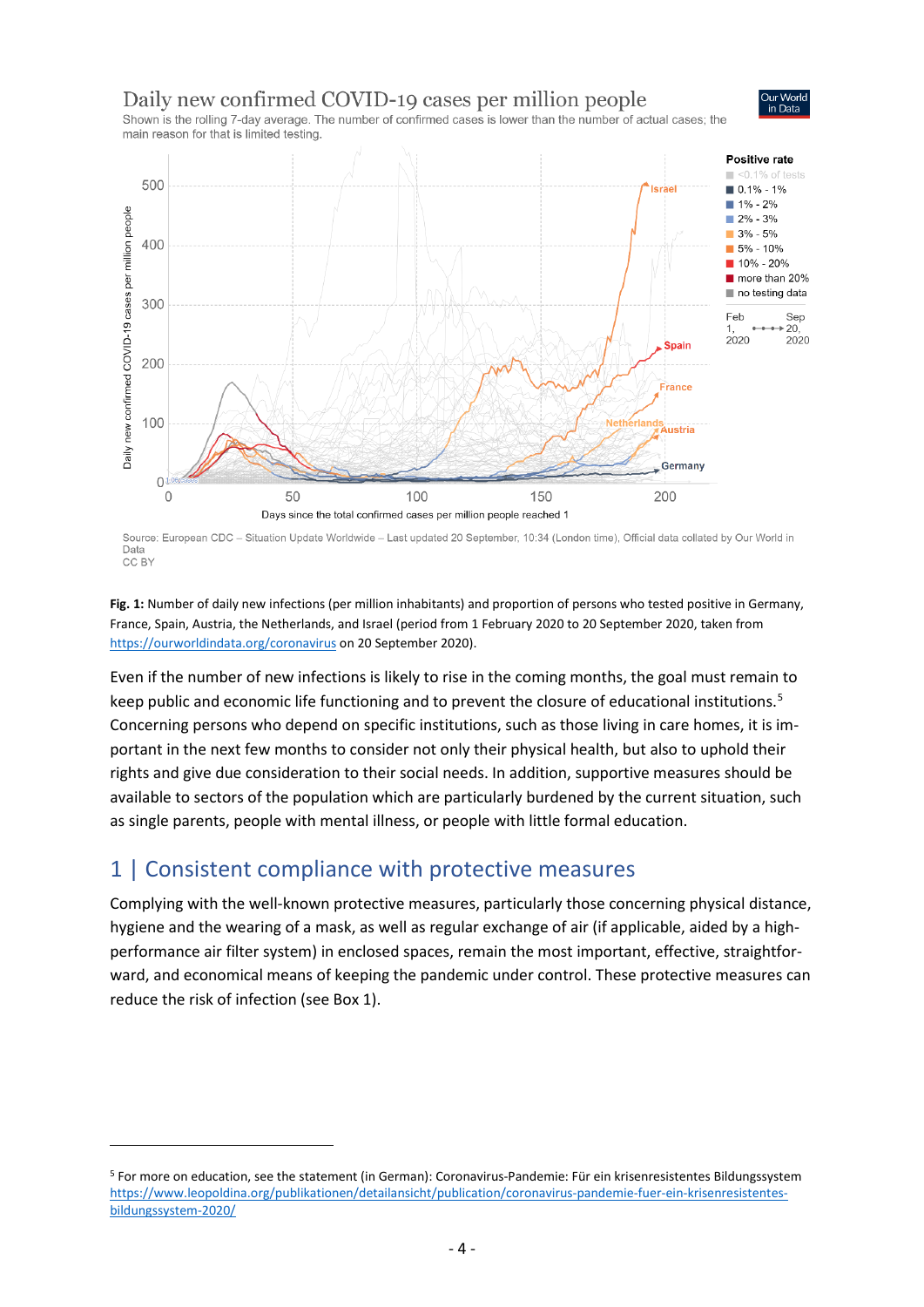#### **Box 1: Airborne transmission of SARS-CoV-2**

Virions with a diameter of approx. 0.15 µm are generally spread as part of larger particles in the air in the form of droplets (standard definition: > 5 µm) and aerosols (standard definition: < 5 µm). It is assumed that the larger droplets generally fall to the ground in a radius of approx. 1–2 m, while aerosols spread through the entirety of enclosed indoor spaces and remain longer in the air due to normal air movements. However, the boundaries between droplets and aerosols are not strictly defined. There are hardly any known instances of SARS-CoV-2 transmission in the case of contact outdoors with appropriate physical distancing. It can therefore be assumed that regular exchange of air, if applicable using high-efficiency particulate air (HEPA) filters, significantly reduces the risk of an infection in enclosed spaces.<sup>[6](#page-4-0)</sup> However, the science is still uncertain regarding the significance of aerosols in infections.<sup>[7](#page-4-1)</sup> In hospital rooms of infected persons, infectious viruses in aerosols have been detected at a distance of more than 2 m. $^8$  $^8$  The viruses become fully inac-tive within several hours in the air.<sup>[9](#page-4-3)</sup> It is not fully clear how many infectious virus particles need to be inhaled for a serious infection to occur.

Even if not all the facts are known, a correctly worn mask covering the mouth and nose<sup>[10](#page-4-4)</sup> in combination with frequent exchange of air reduces the risk of virus transmission: Calculations show <sup>[11](#page-4-5)</sup> that regular shock ventilation can reduce the risk of infection by around 50%, while wearing a mask in addition can make infection five to ten times less likely.

Based on current knowledge, large gatherings of people at which the necessary physical distance, the wearing of a mask, and an appropriate exchange of air cannot be guaranteed, should still not to take place. In particular, group activities in enclosed spaces which lead to heightened transmission via droplets and aerosols, such as sport, singing, or speaking at volume, should either not take place or only with special protective measures.

Concerning a possible deterioration of the situation in autumn and winter, uniform rules and escalation levels ought to be defined nationally, with protective measures taking effect in line with regional infection rates, and all subject to regular reassessment and revision as required.

# 2 | Rapid, targeted testing, reduced quarantine and isolation periods

Targeted testing for an acute infection with SARS-CoV-2 and the targeted, preventive quarantining of persons from an infection cluster remain key to tackling the coronavirus pandemic. Easily accessible, comprehensible, and reliable procedures for testing, notification of results, and interpretation are important aspects of this process. Further digitisation of data records, and a fully accessible, rapid notification of results and their consequences are vitally important. In light of anticipated shortages of PCR tests – in part due to globally limited test reagents and materials – the conditions and regulations for the use of validated, rapid, and cost-effective antigen tests should be established as soon as possible (see Box 2). To date, such tests have largely not been permitted in Germany. Article 24 of Germany's Protection against Infection Act (IfSG) currently allows only doctors to diagnose one of the illnesses (which include Covid-19) mentioned in Article 6 IfSG. Permitting rapid antigen tests as a

**.** 

<span id="page-4-0"></span><sup>6</sup> See statement (in German) by the Indoor Air Hygiene Commission (IRK) at the Federal Environment Agency (2020). <https://www.umweltbundesamt.de/dokument/stellungnahme-kommission-innenraumlufthygiene-zu> (Version:

<sup>17/09/2020)</sup>

<span id="page-4-1"></span><sup>7</sup> Klompas et al. (2020)

<span id="page-4-2"></span><sup>8</sup> Lednicky et al. (2020)

<span id="page-4-4"></span><span id="page-4-3"></span><sup>9</sup> van Doremalen et al. (2020) <sup>10</sup> Drewnick et al. (2020)

<span id="page-4-5"></span>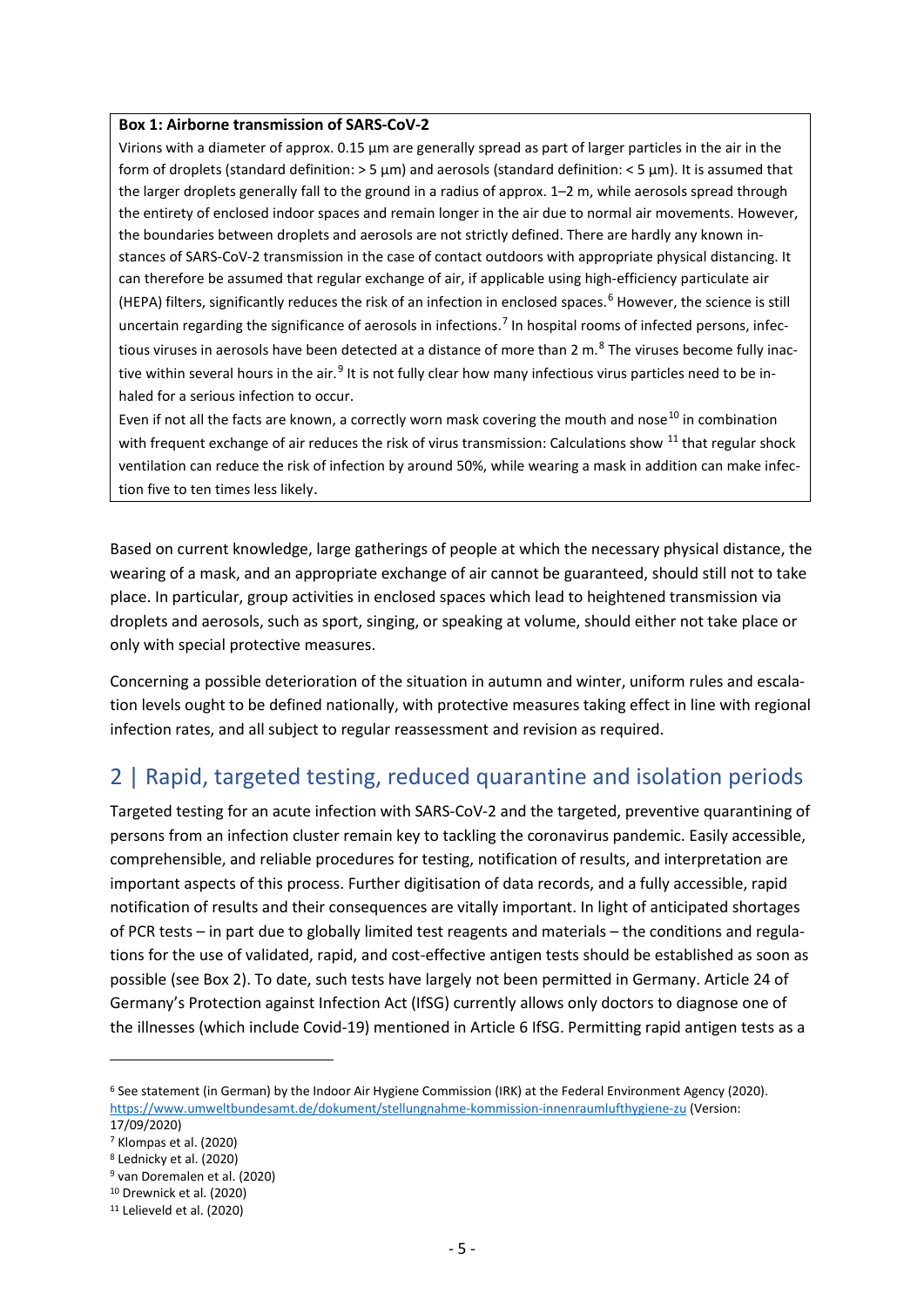means of primarily identifying infectious people could significantly relieve the burden on doctors, even though the sensitivity and specificity of such tests is considerably lower than that of PCR tests. Access to and use of such tests (in pharmacies and doctors' practices) as well as the consequences of a positive test result need to be clearly regulated by decree. This includes the implementation of the obligation to report the result.

The aim must be to further reduce the time between test and result and, in particular, to record infectiousness, as the need for isolation measures is based on this. On average, it takes two days for the virus to be detectable following infection, and five days for the first symptoms to appear. As a rule, the infectious phase begins two to three days before symptoms appear and ends roughly seven days later.

This means that, in the case of a positive result, the mandatory isolation period could be reduced to about one week. To estimate the remaining level of infectiousness, PCR/virus load criteria can be used. Similarly, the quarantine period for persons who have been exposed to a high risk of infection (Category I contacts, for example following contact with a person proven to be infected or a stay in a high-risk area) could, according to recent estimates, be reduced from 14 to 10 days. Both approaches can reduce the negative impact on individuals and family members, as well as on the economy and society.

Testing should be prioritised among groups and living situations in which infection can spread more easily and widely, for example in care homes and community facilities. Easily accessible testing and advice should be available to people whose work involves high risk of exposure to the virus.

#### **Box 2: Available testing systems for SARS-CoV-2**

**1.** As a rule, **PCR tests** detect the RNA of viruses in a swab from the mouth, nose or throat via a biochemical reaction (RT-PCR) in a laboratory which takes about two-and-a-half to five hours. Tests from various manufacturers with various target genes are used, the analytic and clinical validity of all of them has been established. The detection of virus RNA via RT-PCR is evidence of an infection in the person who has tested positive. All the tests used exclude the possibility of RNA specific to SARS-CoV-2 being confused with RNA of other viruses (including other coronaviruses) or with RNA belonging to the body. The rate of false positive tests in diagnostic RT-PCR testing is considerably lower than indicated by the purely technical specificity data concerning individual RT-PCR tests, as initially positive tests are subject to an additional test to confirm the result. This may involve testing for additional target genes, repeated testing of the same sample or an additional patient sample, differential testing for other pathogens compatible with the symptoms, as well as the diagnostic use of additional laboratory parameters, especially antibody results. Alternatives to RT-PCR testing (e.g. RT-LAMP) have been developed and are on the way to being granted approval. However, it is not expected that alternative laboratory-based test formats will lead to faster or more efficient laboratory diagnosis, as the actual challenges in the laboratory are rooted in the logistics surrounding samples, in pre-analysis, and in validating and communicating results. Using different molecular testing methods will not change any of this.

**2. Antibody tests** generally detect antibodies in the blood binding to SARS-CoV-2. In the case of these tests, too, the logistical, pre- and post-analysis necessities considerably exceed the time required for the actual testing procedure in the laboratory. Immune cells (T cells) can also, without detectable antibodies, play a decisive role in combating infection.<sup>[12](#page-5-0)</sup> Due to the sensitivity and limited life span of immune cells, there are no routine laboratory tests for them. A positive antibody test for SARS-CoV-2 provides fundamental evidence that infection was present. As both the antibody response which is detected and the T-cell response

**.** 

<span id="page-5-0"></span><sup>12</sup> Stringhini et al. (2020)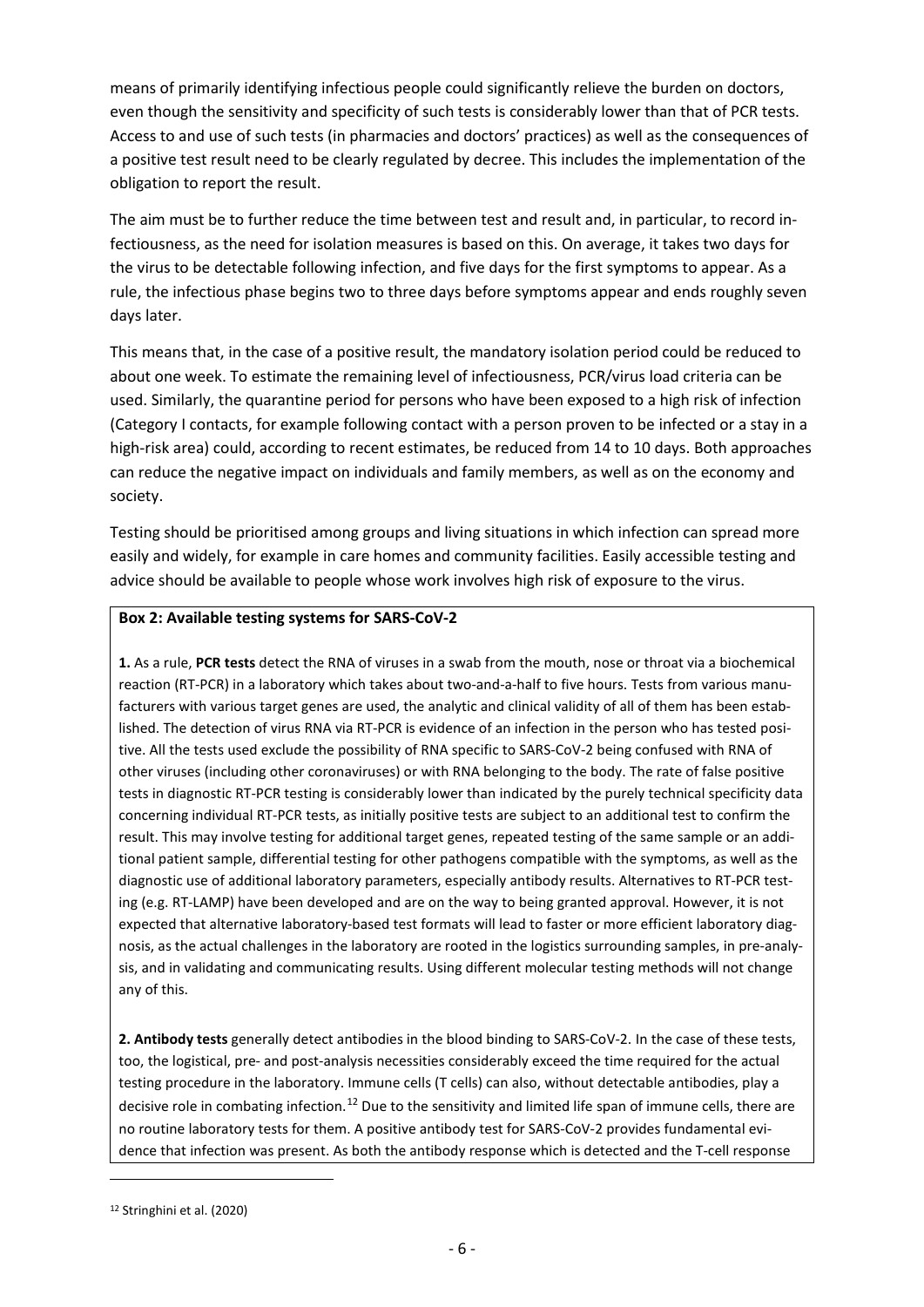which is not detected by the test arise in the case of infection, a positive antibody test also implies immunity. This fact is not undermined by individual reports of a second infection occurring several months after the first. In rare cases, cross-reactivity with antibodies for other coronaviruses which might cause, for example, cold-like symptoms and diarrhoea, can cause a positive test result in antibody tests without, however, meaning there is cross-immunity to SARS-CoV-2. To date, antibody tests have played a minor role in the fight against the pandemic.

**3. Rapid antigen tests:** The tests identify specific proteins of the virus, and display the result in a manner comparable to home pregnancy tests. Over the next few weeks, products from various manufacturers will be available for use. Approval for these tests generally includes European CE quality certification, though this does not mean they are approved for home- or self-testing. For regulatory reasons, only healthcare professionals are allowed to use the tests. Major requirements have to be met before these tests are approved for home use. However, use outside the laboratory offers considerable advantages, enabling new kinds of diagnosis and improved contact in areas where there have been major restrictions (for example, visiting care homes and attending events). According to current information, such tests are cheaper than PCR testing. The tests' sensitivity is considerably lower than that of PCR, but seems sufficient to identify persons who are currently infectious. For the sake of specificity and ensuring reliable diagnoses, positive results from rapid antigen tests should be confirmed (or corrected) by a subsequent PCR test.

# 3 | Facilitating responsible behaviour

The population's willingness to follow recommended and sensible rules of behaviour depends partly on appropriate communication which is attuned to a fluctuating situation. It is necessary to: 1. communicate the reasons for policy decisions and the uncertainty which such decisions involve; 2. reveal the procedures and criteria which form the basis of the essential considerations in the decision-making process; and 3. reflect on the possible economic and social effects of both decisions taken and of alternative courses of action/behaviour, in particular not taking any measures at all.

To make it easier for citizens to continue to comply with protective measures – and to do so more consistently than has been the case thus far – they need knowledge, motivation, and the possibility to behave accordingly<sup>[13,](#page-6-0)14</sup>, as well as clear rules. The rules of behaviour should become second na-ture. To make such habits automatic, clear "if...then" rules<sup>[15](#page-6-2)</sup> (e.g. about when to wash hands or ven-tilate) and an appropriate setup of the environment<sup>[16](#page-6-3)</sup> are necessary, for example by providing free masks to cover the nose and mouth in the workplace. Clearly visible, motivating, and relevant reminders of the rules in public spaces, as well as role models setting a positive example by clearly practising such behaviour, are also important factors. Failure to comply with the obligation to wear a mask over the nose and mouth must be fined everywhere, in order to emphasise the importance of such rules. A current study shows that only 77% of people surveyed will wear a mask if it is a mere "recommendation", while 97% will comply if it is obligatory.<sup>[17](#page-6-4)</sup> Avoiding infecting others either intentionally or through negligence corresponds to the legal obligation not to injure third parties, rather than being, as is often claimed in the public debate, merely a question of ethical solidarity.

 $\overline{a}$ 

<span id="page-6-0"></span><sup>13</sup> Michie et al. (2014)

<span id="page-6-1"></span><sup>14</sup> Webb & Sheeran (2006)

<span id="page-6-2"></span><sup>15</sup> Rothman et al. (2015)

<span id="page-6-3"></span><sup>16</sup> Norman (2013)

<span id="page-6-4"></span><sup>&</sup>lt;sup>17</sup> A majority of people in both high-risk and non-high-risk groups considered such an obligation fairer than a voluntary recommendation. (Betsch, Korn, Sprengholz, et al., 2020).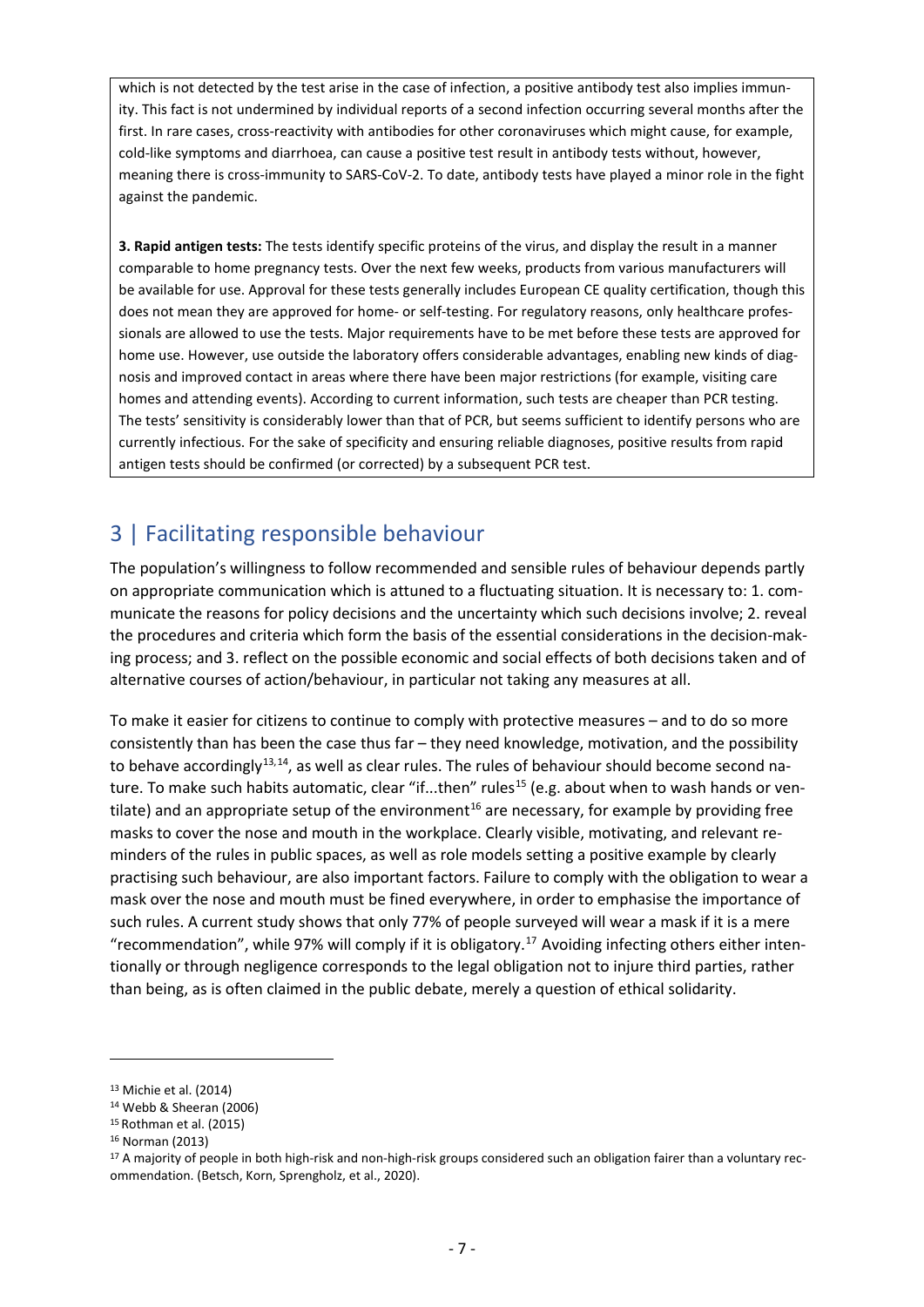At the same time, greater attention must be given to the particular needs of adolescents and young adults. This phase of life is typically characterised by leaving the parental home and moving in new, frequently changing groups while preparing for professional life and dating.[18](#page-7-0) Behavioural recommendations should be developed which allow young people to experience this phase of life in a responsible manner in the context of the pandemic. This requires, among other things, targeted educational campaigns on media which this group uses, if possible involving influential role models and influencers.

Knowledge, motivation, and trust are important requirements for behaviour, which is why transparent and comprehensible communication about the risk of infection and possible consequences are key. This includes communicating key figures and the reference values for such figures in a clear way, while admitting to uncertainties concerning interpretation, and explaining the possible effects of preventive measures. Another aspect is the way in which communication is framed. For example, the term "recovered" is often used in the media, which suggests a return to full health. However, there is growing evidence that even mild cases of infection can lead to longer lasting effects on health.<sup>[19](#page-7-1)</sup> The term "recovered" should therefore be used with caution and with reference to the uncertainty surrounding possible longer-term consequences.

Information concerning health and the consequences of testing must be fully accessible and tailored to the needs of various groups in a diverse society. Various forms of communication (social media, print media, radio and television, posters, video clips, etc.) should be used. Infographics and anima-tion can show the links between particular kinds of everyday behaviour and the associated risks.<sup>[20](#page-7-2)</sup> In addition, emphasis should be placed on overarching values such as the protection of persons in vulnerable groups<sup>21</sup>, appealing to a sense of community (e.g. with demonstrations of solidarity among neighbours) and altruism (behaviour which helps others while providing no benefit to oneself), but also pointing out the universal interest in having a functioning education system, economy, and societal institutions. It is also important to boost self-efficacy, in particular by drawing attention to previous successes caused by changes in behaviour.

Furthermore, the appeal to the public to comply with behavioural rules which help to tackle the pandemic should be reinforced by pointing out that the overwhelming majority of the population is com-plying.<sup>[22](#page-7-4)</sup> If the media focuses on deviations from these behavioural rules, it risks a boomerang effect, with people thinking that the majority do not stick to the rules anyway and so non-compliance is the norm.<sup>23</sup> It cannot be over-emphasised that the few essential rules (physical distance, masks, hygiene, ventilation) are both relatively easy to adopt and effective.

# 4 | Alleviating social and psychological effects

Psychological problems have increased during the pandemic, with potentially long-term consequences for the health of many people. In addition, the negative socio-economic effects of the crisis (unemployment, bankruptcies, etc.) will become even clearer in the coming months, which will further heighten the psychological burden on the population. Decision-makers in politics, legislation,

**.** 

<span id="page-7-0"></span><sup>18</sup> Among young people, in particular, social support and acceptance by peer groups is key to identity development and a sense of well-being (Chu et al., 2010).

<span id="page-7-1"></span><sup>19</sup> See Marshall (2020).

<span id="page-7-2"></span><sup>20</sup> Betsch, Korn, Felgendreff, et al. (2020)

<span id="page-7-3"></span><sup>21</sup> Ryan & Deci (2000)

<span id="page-7-4"></span><sup>22</sup> Tuncgenc et al. (2020)

<span id="page-7-5"></span><sup>23</sup> Schultz et al. (2007)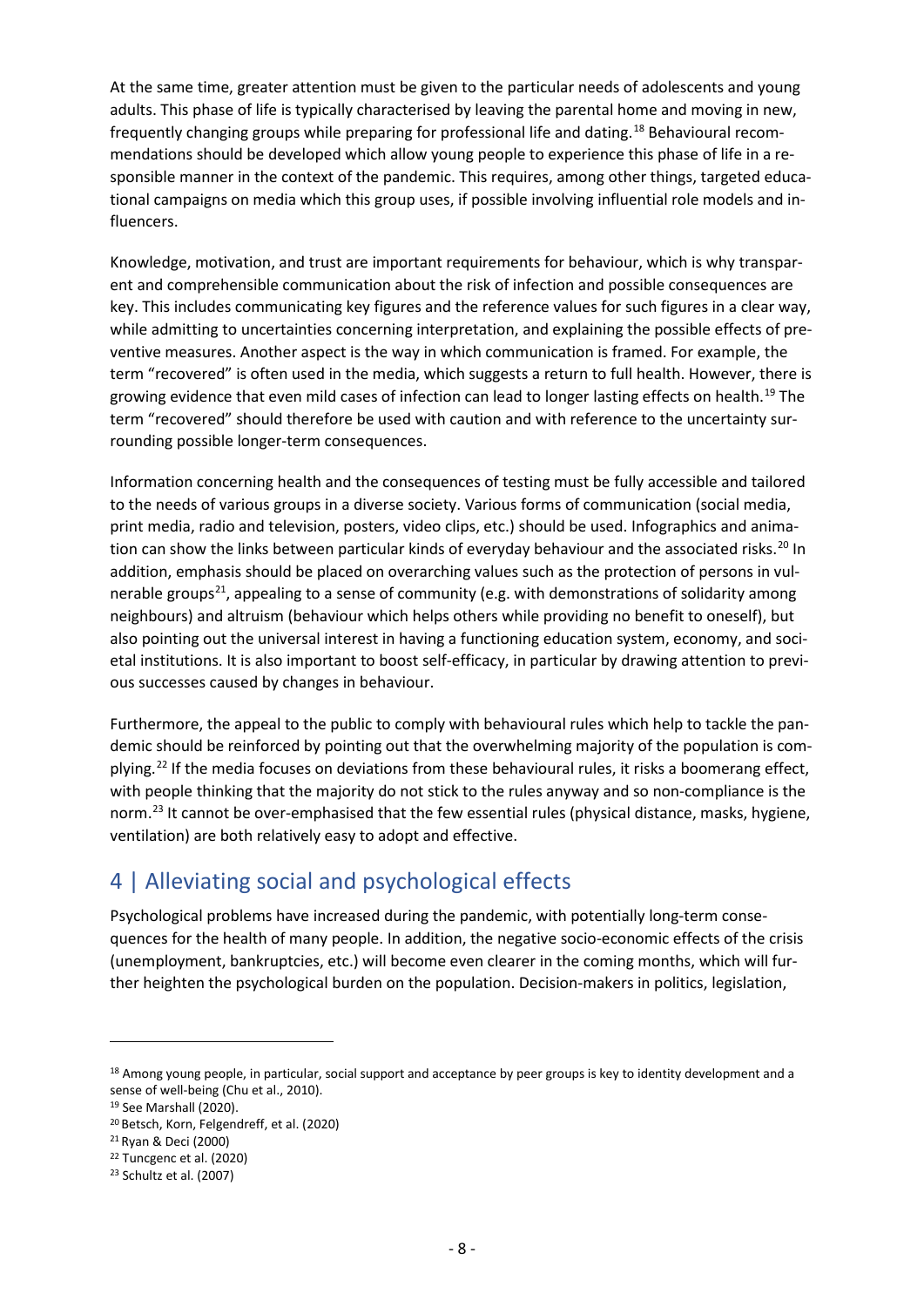and administration should make extra effort to show that they are very aware of the risks and harmful effects – which sometimes lie in the future and are often not immediately visible – arising from attempts to tackle the pandemic (and not just from the pandemic itself) and that they give them due consideration. In order to maintain mental and physical well-being in the coming winter months, supportive structures are more vital than ever, as well as significantly greater provision of psychothera-peutic or psychiatric treatment and counselling to both prevent and respond to problems.<sup>[24](#page-8-0)</sup> One important preventive strategy is promoting exercise as a way of building up resilience. More attention should also be given to the psychosocial burden of quarantining and isolating, and appropriate sup-port, such as telephone hotlines or online therapy, should be available.<sup>[25](#page-8-1)</sup>

<u>.</u>

<span id="page-8-0"></span><sup>24</sup> Vinkers et al. (2020)

<span id="page-8-1"></span> $25$  Brooks et al. (2020)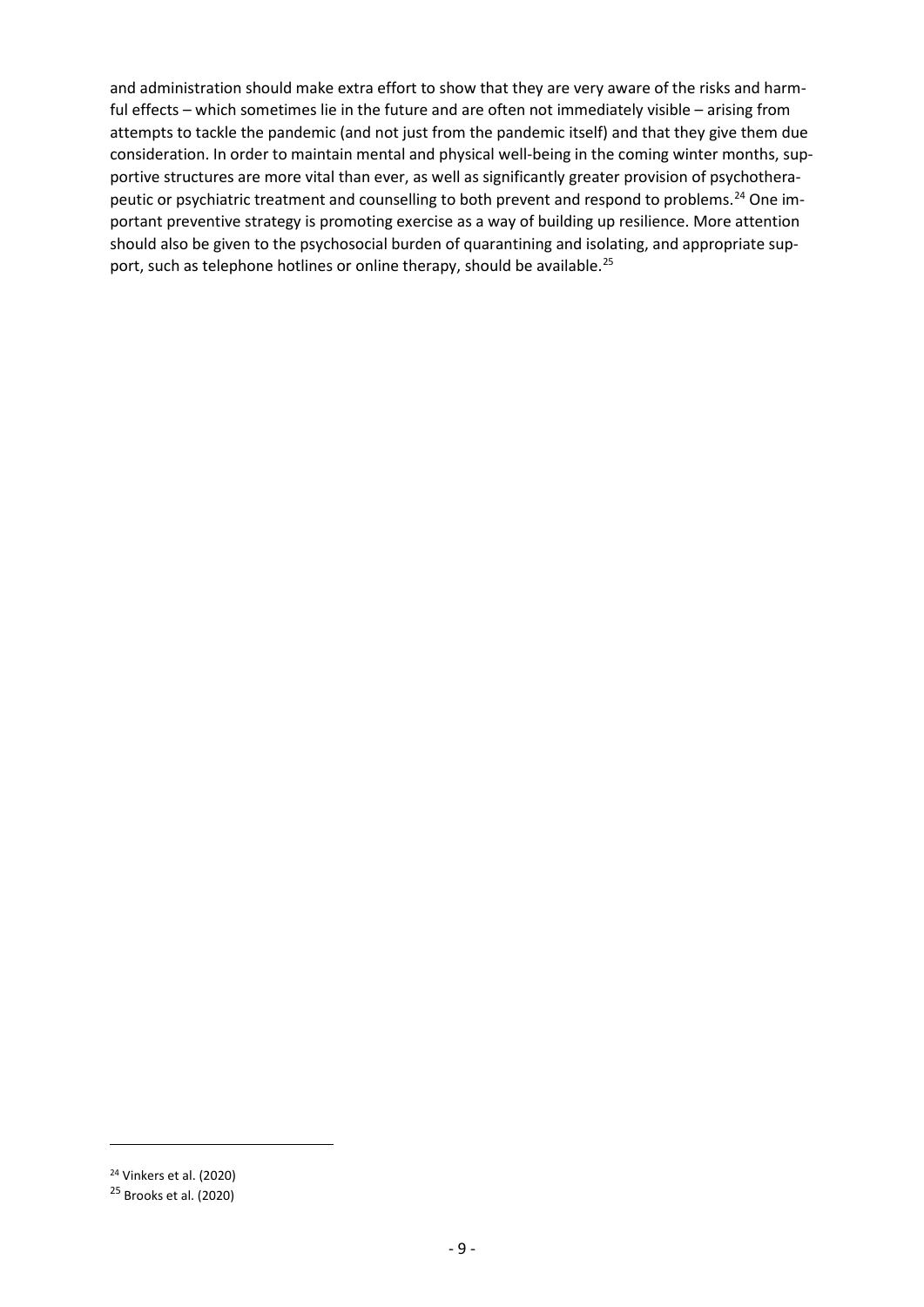### **Members of the working group**

- Prof. Dr. Ingo Autenrieth, Chief Medical Director, Heidelberg University Hospital
- Prof. Dr. Katja Becker, President of the German Research Foundation (*Deutsche Forschungsgemeinschaft*), Bonn
- Prof. Dr. Stephan Becker, Institute for Virology, Philipps University Marburg
- Prof. Dr. Dirk Brockmann, Humboldt University of Berlin, Institute for Theoretical Biology
- Prof. Dr. Dr. Katharina Domschke, Director of the Clinic for Psychiatry and Psychotherapy, University Medical Centre Freiburg
- Prof. Dr. Christian Drosten, Institute for Virology, Charité University Hospital Berlin
- Prof. Dr. Ute Frevert, Max Planck Institute for Human Development, Centre for the History of Emotions, Berlin
- Prof. Dr. Bärbel Friedrich, microbiologist, former Vice President of Leopoldina
- Prof. Dr. Jutta Gärtner, Director of the Clinic for Child and Youth Medicine, University Medical Centre Göttingen
- Prof. Dr. Gerald Haug, President of Leopoldina, Max Planck Institute for Chemistry, Mainz
- Prof. Dr. Ralph Hertwig, Max Planck Institute for Human Development, Berlin
- Prof. Dr. Olaf Köller, Leibniz Institute for Science and Mathematics Education, Kiel
- Prof. Dr. Thomas Krieg, Vice President of Leopoldina; Medical Faculty, University of Cologne
- Prof. Dr. Heyo K. Kroemer, Chairman of the Board of Directors at the Charité University Hospital Berlin
- Prof. Dr. Christian Kurts, University of Bonn, Institute for Experimental Immunology
- Prof. Dr. Johannes Lelieveld, Max Planck Institute for Chemistry, Department of Atmospheric Chemistry, Mainz
- Prof. Dr. Christoph Markschies, Vice President of the Berlin-Brandenburg Academy of Sciences and Humanities; Theological Faculty, Humboldt University of Berlin
- Prof. Dr. Jutta Mata, University of Mannheim, Chair of Health Psychology
- Prof. Dr. Reinhard Merkel, University of Hamburg, Institute for Criminal Law/Seminar for Philosophy of Law
- Prof. Dr. Simone Scheithauer, Director of the Institute for Hospital Hygiene and Infectiology, University Medical Centre Göttingen
- Prof. Dr. Britta Siegmund, Medical Director of the Medical Department, Division of Gastroenterology, Infectiology and Rheumatology, Charité University Hospital Berlin
- Prof. Dr. Norbert Suttorp, Medical Director of the Medical Department, Division of Infectio logy and Pneumonology, Charité University Hospital Berlin
- Prof. Dr. Felicitas Thiel, Department of School Pedagogy and School Improvement Research, Freie Universität Berlin
- Prof. Dr. Clemens Wendtner, Director of the Clinic for Hematology, Oncology, Immunology, Palliative Medicine, Infectiology and Tropical Medicine, Munich Clinic Schwabing
- Prof. Dr. Claudia Wiesemann, Director of the Institute for Medical Ethics and History of Medicine, University Medical Centre Göttingen
- Prof. Dr. Barbara Wollenberg, Director of the Clinic and Polyclinic for Ear, Nose and Throat Medicine at the Rechts der Isar Hospital, Munich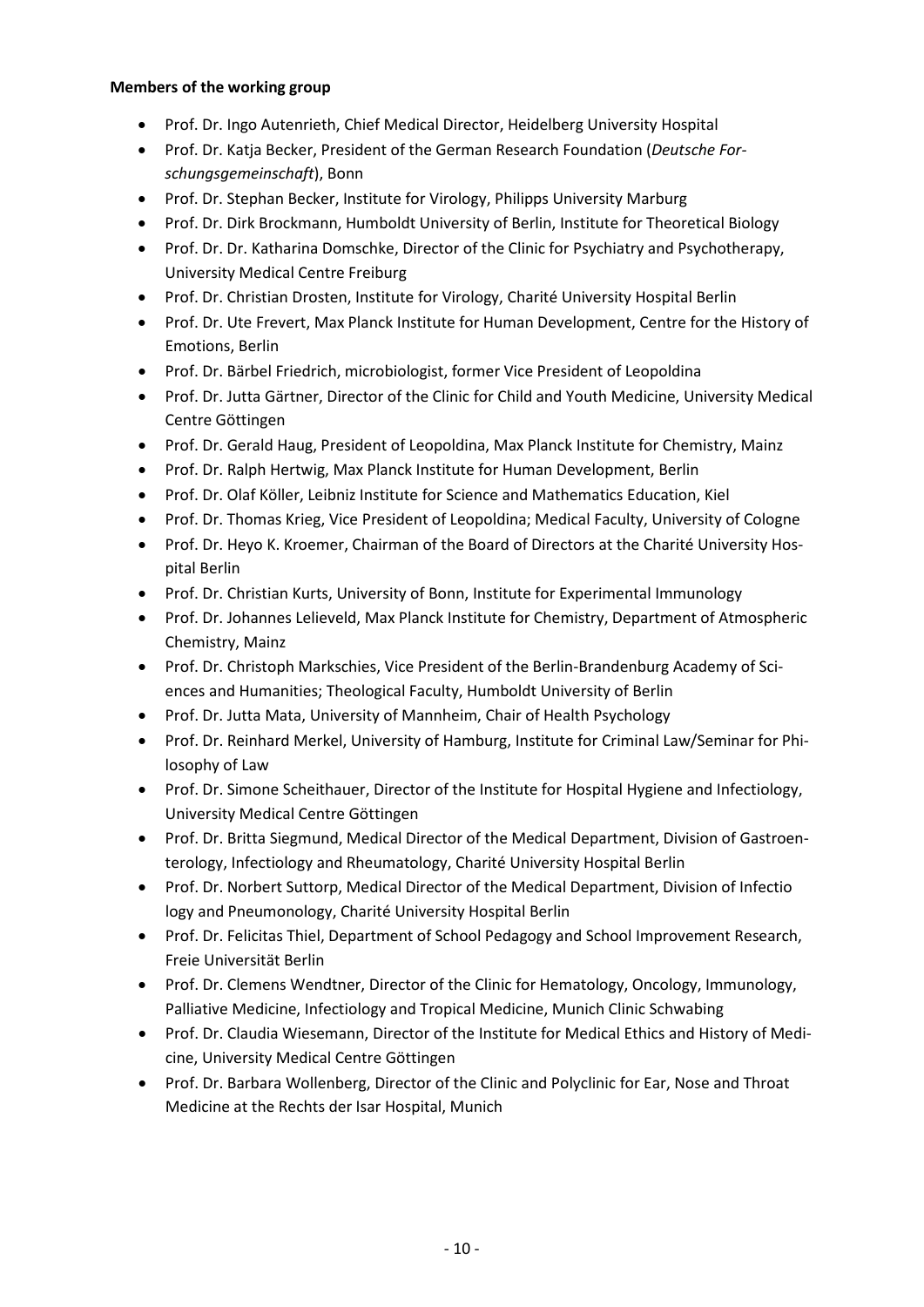#### **Scientific officers of the working group**

- Dr. Johannes Fritsch, Head of Office of the Joint Committee for the Handling of Security-Relevant Research, Presidential Office of Leopoldina
- Dr. Kathrin Happe, Deputy Head of the Department Science Policy Society at Leopoldina
- Dr. Stefanie Westermann, Department Science Policy Society at Leopoldina

### **Editorial group**

- PD Dr. Stefan Artmann, Head of the Presidential Office of Leopoldina
- Prof. Dr. Bärbel Friedrich, microbiologist, former Vice President of Leopoldina
- Dr. Johannes Fritsch, Head of Office of the Joint Committee for the Handling of Security-Relevant Research, Presidential Office of Leopoldina
- Dr. Kathrin Happe, Deputy Head of the Department Science Policy Society at Leopoldina
- Prof. Dr. Gerald Haug, President of Leopoldina, Max Planck Institute for Chemistry, Mainz
- Julia Klabuhn, Department of Press and Public Relations at Leopoldina
- Dr. Marina Koch-Krumrei, Head of International Relations Department at Leopoldina
- Prof. Dr. Thomas Krieg, Vice President of Leopoldina; Medical Faculty, University of Cologne
- Dr. Stefanie Westermann, Department Science Policy Society at Leopoldina
- Caroline Wichmann, Department of Press and Public Relations at Leopoldina

### **Translation**

GlobalSprachTeam, Berlin

### **Further reading**

- Betsch, C., Korn, L., Felgendreff, L., Eitze, S., & Sprengholz, P. (2020). *Infographic on SARS-CoV-2 Airborne Transmission Improves Opponents' View of the Benefits of Masks: Evidence from Serial Cross-Sectional and Experimental Data* [Preprint]. PsyArXiv. https://doi.org/10.31234/osf.io/ac2q4
- Betsch, C., Korn, L., Sprengholz, P., Felgendreff, L., Eitze, S., Schmid, P., & Böhm, R. (2020). Social and behavioral consequences of mask policies during the COVID-19 pandemic. *Proceedings of the National Academy of Sciences*, *117*(36), 21851–21853. https://doi.org/10.1073/pnas.2011674117
- Brooks, S. K., Webster, R. K., Smith, L. E., Woodland, L., Wessely, S., Greenberg, N., & Rubin, G. J. (2020). The psychological impact of quarantine and how to reduce it: Rapid review of the evidence. *The Lancet*, *395*(10227), 912–920. https://doi.org/10.1016/S0140-6736(20)30460-8
- Chu, P. S., Saucier, D. A., & Hafner, E. (2010). Meta-analysis of the relationships between social support and well-being in children and adolescents. *Journal of Social and Clinical Psychology*, *29*(6), 624–645. https://doi.org/10.1521/jscp.2010.29.6.624
- Drewnick, F., Pikmann, J., Fachinger, F., Moormann, L., Sprang, F., & Borrmann, S. (2020). Aerosol filtration efficiency of household materials for homemade face masks: Influence of material properties, particle size, particle electrical charge, face velocity, and leaks. *Aerosol Science and Technology*, 1–17. https://doi.org/10.1080/02786826.2020.1817846
- Klompas, M., Baker, M. A., & Rhee, C. (2020). Airborne Transmission of SARS-CoV-2: Theoretical Considerations and Available Evidence. *JAMA*, *324*(5), 441–442. https://doi.org/10.1001/jama.2020.12458
- Lednicky, J. A., Lauzardo, M., Fan, Z. H., Jutla, A. S., Tilly, T. B., Gangwar, M., Usmani, M., Shankar, S. N., Mohamed, K., Eiguren-Fernandez, A., Stephenson, C. J., Alam, M. M., Elbadry, M. A., Loeb, J. C., Subramaniam, K., Waltzek, T. B., Cherabuddi, K., Morris, J. G., & Wu, C.-Y. (2020). Viable SARS-CoV-2 in the air of a hospital room with COVID-19 patients. *MedRxiv*, 2020.08.03.20167395. https://doi.org/10.1101/2020.08.03.20167395
- Lelieveld, J., Helleis, F., Bormann, S., Cheng, Y., Drewnick, F., Haug, G., Klimach, T., Sciare, J., Su, H., & Pöschl, U. (2020). *Aerosol transmission of COVID-19 and infection risk in indoor environments*. MPI für Chemie, submitted.
- Marshall, M. (2020). The lasting misery of coronavirus long-haulers. *Nature*, *585*(7825), 339–341. https://doi.org/10.1038/d41586-020-02598-6
- Michie, S., Atkins, L., & West, R. (2014). *The behaviour change wheel: A guide to designing interventions* (First edition). Silverback Publishing.
- Norman, D. (2013). *The Design of Everyday Things: Revised and Expanded Edition*. Basic Books.
- Robert Koch Institut. (2020). *SARS-CoV-2 Steckbrief zur Coronavirus-Krankheit-2019 (COVID-19)*.
	- https://www.rki.de/DE/Content/InfAZ/N/Neuartiges\_Coronavirus/Steckbrief.html#doc13776792bodyText2